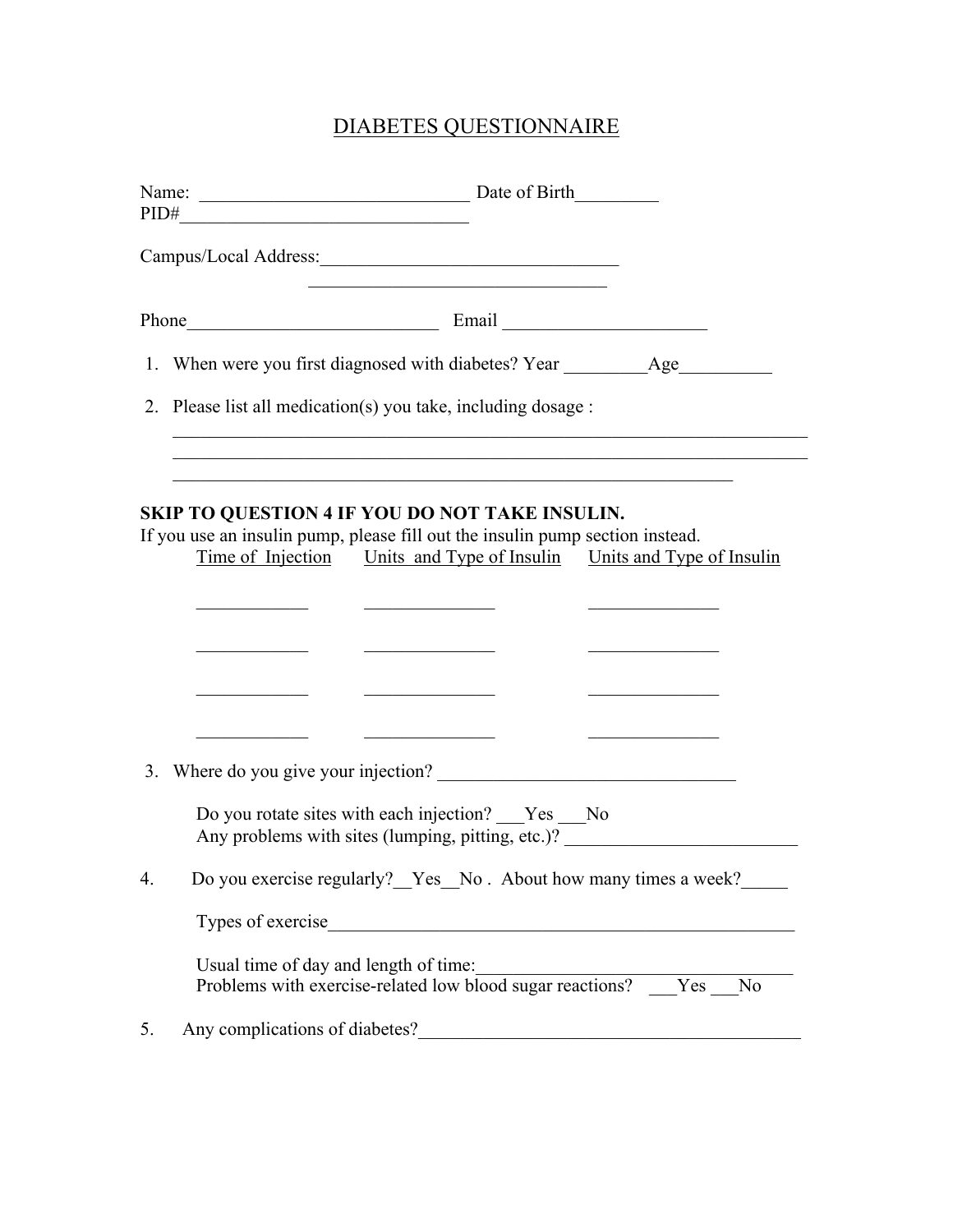|     | DIABETES QUESTIONNAIRE Page2 Name                                                                                                                                                                                                                                                                                                                                                                     |  |  |  |  |  |  |
|-----|-------------------------------------------------------------------------------------------------------------------------------------------------------------------------------------------------------------------------------------------------------------------------------------------------------------------------------------------------------------------------------------------------------|--|--|--|--|--|--|
| 6.  | Do you smoke? __Daily _____ Occasionally ______ Never _____Stopped<br>If you stopped smoking how long ago did you stop?<br>How many cigarettes per day do/did you smoke? _____ For how many years? __<br>Are you considering stopping? _______ Yes ______ No                                                                                                                                          |  |  |  |  |  |  |
| 7.  | If you consume alcohol, how much and how often?                                                                                                                                                                                                                                                                                                                                                       |  |  |  |  |  |  |
|     | If you drink alcohol, what adjustments do you make in your diet or insulin dose?                                                                                                                                                                                                                                                                                                                      |  |  |  |  |  |  |
| 8.  | Do you check your blood sugar? ___ Yes ___ No Type of meter_____________________<br>How often?                                                                                                                                                                                                                                                                                                        |  |  |  |  |  |  |
| 9.  | Do you check your urine for Ketones? ___Yes ___No<br>When?<br><u> 1989 - Johann John Stein, markin film yn y brenin y brenin y brenin y brenin y brenin y brenin y brenin y br</u>                                                                                                                                                                                                                    |  |  |  |  |  |  |
|     |                                                                                                                                                                                                                                                                                                                                                                                                       |  |  |  |  |  |  |
| 10. | Latest results: Hemoglobin A.C Month/year Month2.1987                                                                                                                                                                                                                                                                                                                                                 |  |  |  |  |  |  |
|     |                                                                                                                                                                                                                                                                                                                                                                                                       |  |  |  |  |  |  |
|     | Cholesterol Month/year Month2 Result Month2 Result Month2 Result Month2 Result Month2 Result Month2 Result Month2 Result Month2 Result Month2 Result Month2 Result Month2 Result Month2 Result Month2 Result Month2 Result Mon<br>Dilated eye exam Month/year Month_Month_Mesult Month_Mesult Month_Mesult Month_Mesult Month_Mesult Month_Mesult Month_Mesult Month_Mesult Month_Mesult Month_Mesult |  |  |  |  |  |  |
|     |                                                                                                                                                                                                                                                                                                                                                                                                       |  |  |  |  |  |  |
| 11. | Have you had low blood sugar reactions lately? ___Yes ___No                                                                                                                                                                                                                                                                                                                                           |  |  |  |  |  |  |
|     | What times of the day?                                                                                                                                                                                                                                                                                                                                                                                |  |  |  |  |  |  |
|     | Ever passed out or had a seizure due to low blood sugar?                                                                                                                                                                                                                                                                                                                                              |  |  |  |  |  |  |
| 12. | Have you had symptoms of high blood sugar lately? Yes No                                                                                                                                                                                                                                                                                                                                              |  |  |  |  |  |  |
|     |                                                                                                                                                                                                                                                                                                                                                                                                       |  |  |  |  |  |  |
|     | Which?<br>(fatigue, hunger, thirst, frequent desire to urinate, trouble focusing vision)                                                                                                                                                                                                                                                                                                              |  |  |  |  |  |  |
|     |                                                                                                                                                                                                                                                                                                                                                                                                       |  |  |  |  |  |  |
| 13. | Have you had problems with infections? ___ Yes ___ No                                                                                                                                                                                                                                                                                                                                                 |  |  |  |  |  |  |
|     | Which?                                                                                                                                                                                                                                                                                                                                                                                                |  |  |  |  |  |  |
|     |                                                                                                                                                                                                                                                                                                                                                                                                       |  |  |  |  |  |  |
| 14. | Have you been hospitalized for your diabetes? ___Yes ___No                                                                                                                                                                                                                                                                                                                                            |  |  |  |  |  |  |
|     | Date and where Hospitalized:<br><u>Letting</u> and the example of the state of the state of the state of the state of the state of the state of the state of the state of the state of the state of the state of the state of the sta                                                                                                                                                                 |  |  |  |  |  |  |
|     | What was the problem?<br><u> 1980 - Johann Barbara, martxa alemaniar a</u>                                                                                                                                                                                                                                                                                                                            |  |  |  |  |  |  |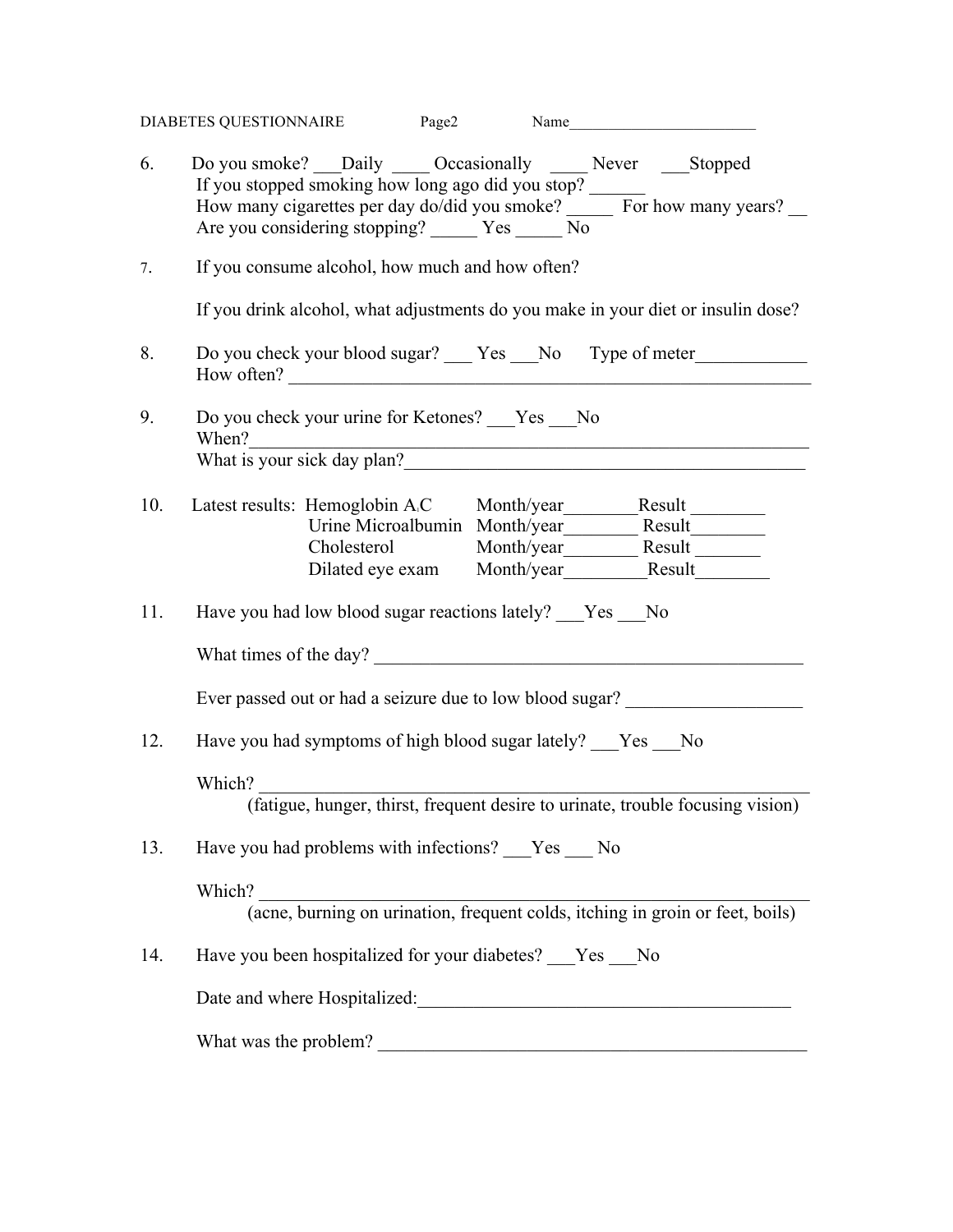| DIABETES QUESTIONNAIRE Page 3 | Name |  |
|-------------------------------|------|--|
|                               |      |  |

15. Why do you eat? \_\_\_\_\_\_to avoid low blood sugar reactions \_\_\_\_\_\_\_\_\_\_\_\_\_\_\_\_\_\_\_ to please others  $\overline{\qquad}$  frustration stress  $\overline{\qquad}$  to stay healthy  $\frac{1}{\sqrt{1-\frac{1}{\sqrt{1-\frac{1}{\sqrt{1-\frac{1}{\sqrt{1-\frac{1}{\sqrt{1-\frac{1}{\sqrt{1-\frac{1}{\sqrt{1-\frac{1}{\sqrt{1-\frac{1}{\sqrt{1-\frac{1}{\sqrt{1-\frac{1}{\sqrt{1-\frac{1}{\sqrt{1-\frac{1}{\sqrt{1-\frac{1}{\sqrt{1-\frac{1}{\sqrt{1-\frac{1}{\sqrt{1-\frac{1}{\sqrt{1-\frac{1}{\sqrt{1-\frac{1}{\sqrt{1-\frac{1}{\sqrt{1-\frac{1}{\sqrt{1-\frac{1}{\sqrt{1-\frac{1}{\sqrt{1-\frac{1}{\sqrt{1-\frac{1$ 

Style of eating: All day Only when hungry Fairly regular meal times

- 16. What is the most challenging aspect of nutrition for you?
- 17. Have you ever attended sessions with a registered dietitian? Yes No. When  $\Box$
- 18. In what ways have you have adapted to having diabetes?
- 19. Regarding diabetes, have you recently felt angry, sad, scared, stressed, (circle those which apply)
- 20. Would you like a UNC student or post doc who has diabetes to contact you? Yes No If yes, how may they contact you?
- 21. What goals do you have for living well with diabetes?
- 22. Who have you seen recently for diabetes care? (Doctor's name, address, phone)

 $\mathcal{L}_\text{max} = \frac{1}{2} \sum_{i=1}^n \mathcal{L}_\text{max}(\mathbf{z}_i - \mathbf{z}_i)$ 

Thank you for your help completing and returning this questionnaire to the address below.

Please ask your current diabetes doctor to send your latest diabetes care records to:

Margaret Vimmerstedt MD University of North Carolina Campus Health Service, CB# 7470 Chapel Hill, NC 27599-7470 Office: 919 966-6562 Apts: 919 966-2281

Diabetes Questionnaire 2006 mbv